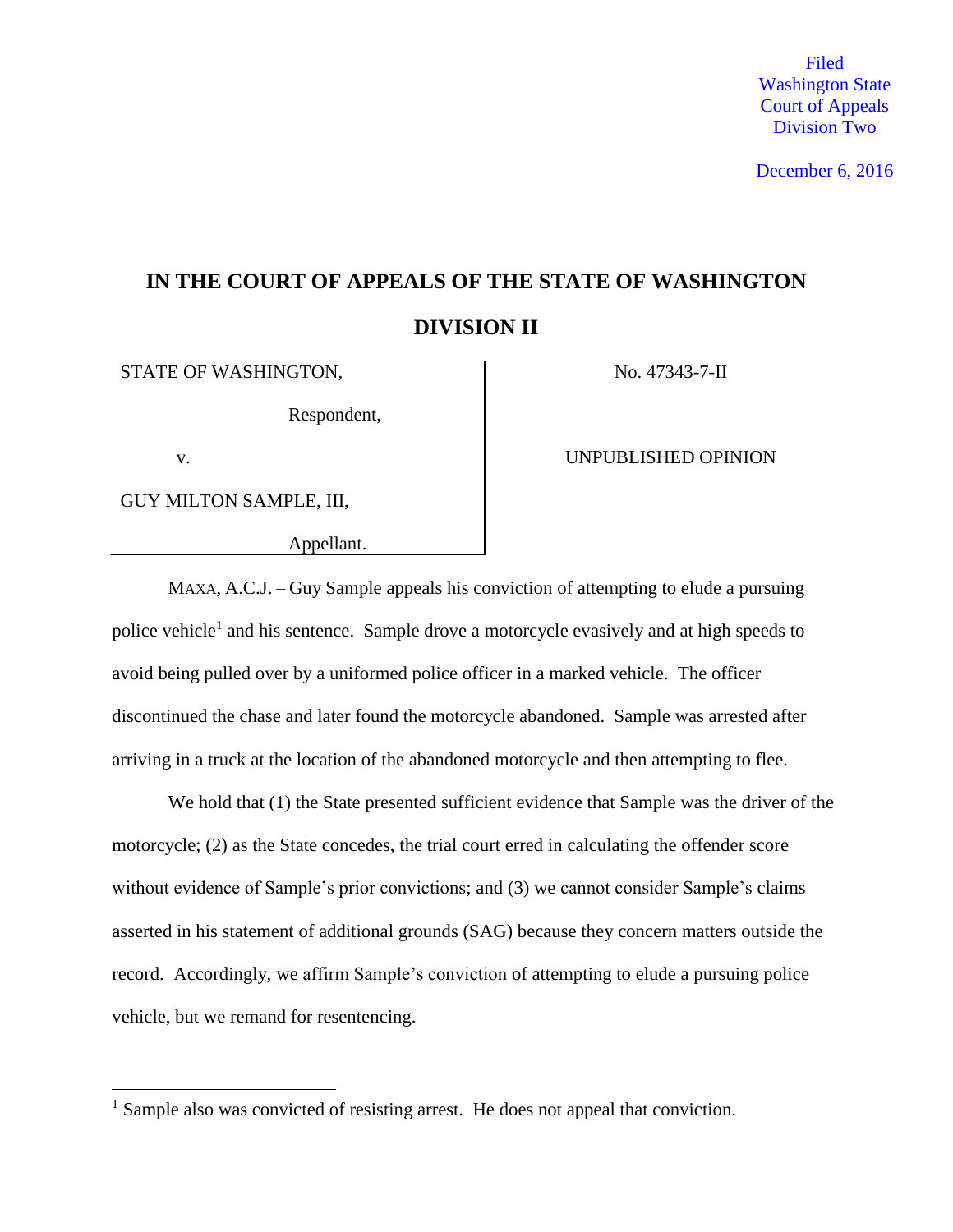#### FACTS

On July 21, 2014, Roy police officer Tillman Atkins was on patrol in uniform and in a marked vehicle. He was driving behind a silver motorcycle. There were two people on the motorcycle. The driver wore a leather jacket, the passenger wore a striped sweatshirt, and both were wearing helmets. Atkins believed that the driver was a man based on size and physical build and that the passenger was a woman based on the long hair he could see coming out of the helmet.

Atkins watched the motorcycle make an abrupt U-turn to head south. Atkins turned around to follow the motorcycle. While Atkins was following the motorcycle, the motorcycle passed him again headed north. Atkins turned on his lights and siren and made a U-turn to pursue the motorcycle. The motorcycle did not stop. Atkins eventually pursued at speeds near 100 miles per hour as the motorcycle swerved into oncoming lanes to pass cars.

Atkins became concerned for the safety of other drivers and the motorcycle passenger and ended his pursuit. He lost sight of the motorcycle but continued to drive around the area in search of it. After about five minutes, Atkins saw a woman walking along the street who was wearing a sweatshirt that was similar to the motorcycle passenger's sweatshirt. She was walking at a fast pace and her long hair was messed up on top, consistent with wearing a helmet. Atkins believed the woman was the motorcycle passenger. She was shaky and upset. Atkins found out that her name was Marie Collins, and he later discovered that she was Sample's wife.

Later that day there was a report of an abandoned motorcycle matching the description of the motorcycle involved in the pursuit. The location of the motorcycle was not far from where Atkins encountered Collins. Atkins responded to the report and saw the motorcycle in some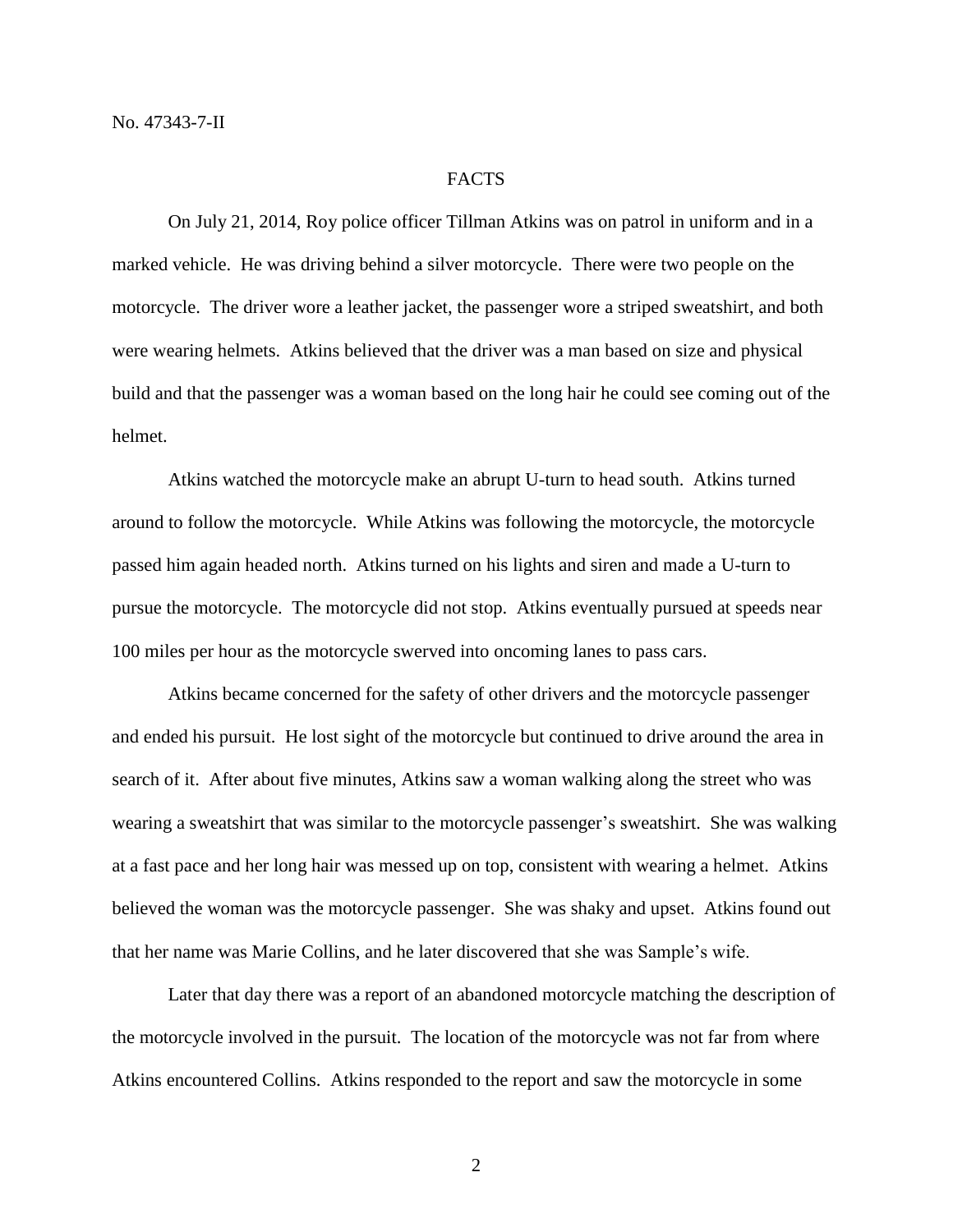brush underneath a kiddie pool. There were also two helmets and a leather jacket nearby. Atkins recognized the motorcycle as the one he pursued earlier and recognized the helmets and leather jacket as what the driver and passenger had been wearing.

In the pocket of the leather jacket, Atkins found a wet and crumpled court document with Sample's name and signature on it. Atkins used the motorcycle's license plate number to discover that Sample was one of two registered owners.

As they were waiting for a tow truck to take the motorcycle away, Atkins saw a pickup truck pull onto the street and stop. The truck backed up quickly and drove away in the other direction. Another officer followed the truck and saw Sample jump out of the passenger side while the truck was moving. There was a pursuit on foot and Sample was caught and arrested.

The State charged Sample with one count of attempting to elude a pursuing police vehicle and one count of resisting arrest. The jury found Sample guilty of both counts. The jury also found by special verdict that Sample placed others at risk of physical injury or harm while eluding the police vehicle.

At sentencing, the trial court determined that Sample's offender score was nine plus. The offender score was based on multiple previous convictions, including three from Oregon, listed in a stipulation the State prepared. But Sample did not sign the stipulation to his prior record and the State did not submit evidence of the previous convictions.

Sample appeals his attempting to elude a pursuing police vehicle conviction and his sentence.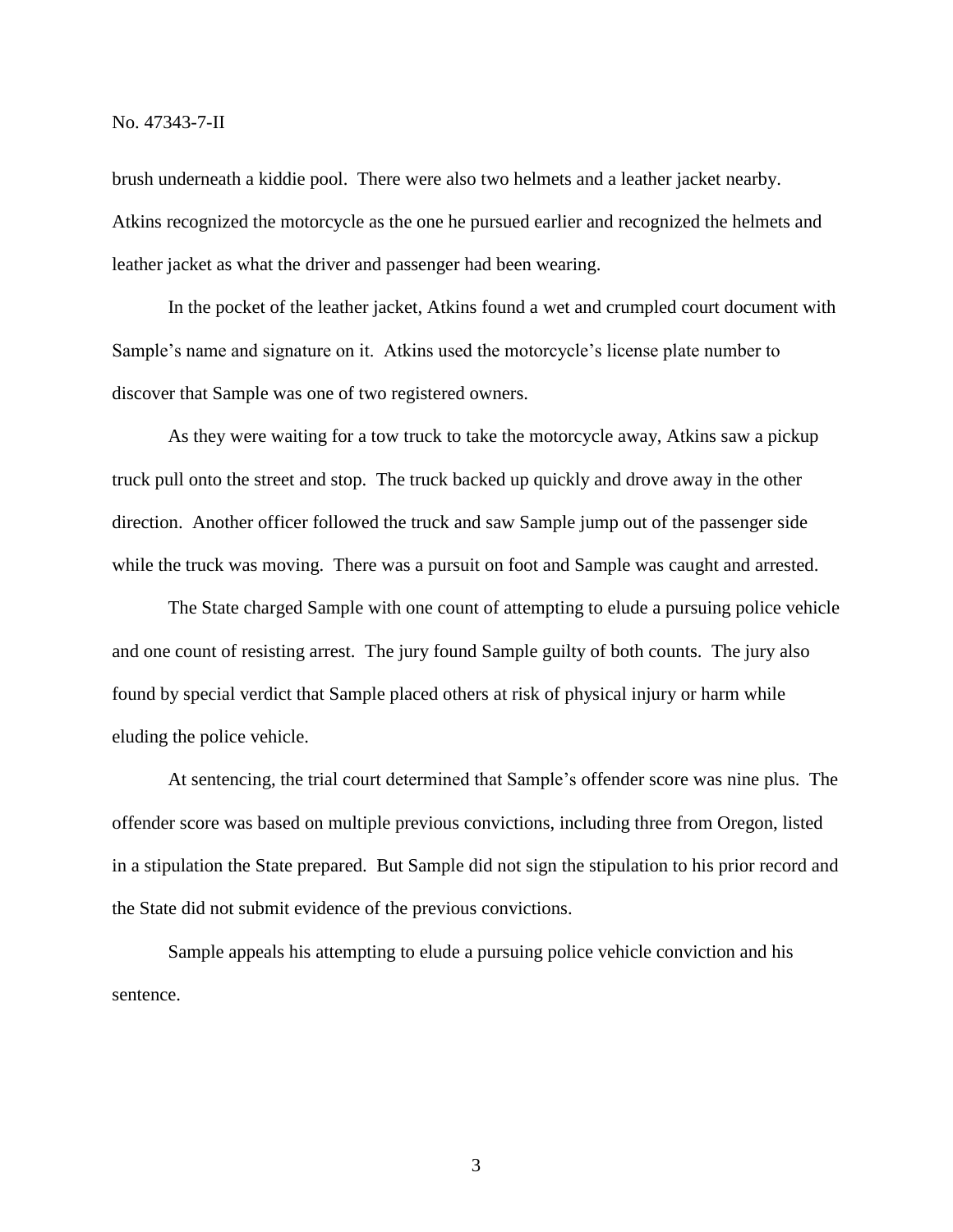#### ANALYSIS

### A. SUFFICIENCY OF THE EVIDENCE

Sample argues that the State did not present sufficient evidence that he attempted to elude a pursuing police vehicle because the State did not prove that he was in fact the driver of the motorcycle. We disagree.

When evaluating the sufficiency of evidence for a conviction, the test is whether, after viewing the evidence in the light most favorable to the State, any rational trier of fact could have found the elements of the crime beyond a reasonable doubt. *State v. Homan*, 181 Wn.2d 102, 105, 330 P.3d 182 (2014). We assume the truth of the State's evidence and all reasonable inferences drawn from that evidence when evaluating whether sufficient evidence exists. *Id.* at 106. We treat circumstantial evidence as equally reliable as direct evidence. *State v. Farnsworth*, 185 Wn.2d 768, 775, 374 P.3d 1152 (2016). And we defer to the trier of fact's resolution of conflicting testimony and evaluation of the persuasiveness of the evidence. *Homan*, 181 Wn.2d at 106.

A driver is guilty of attempting to elude a pursuing police vehicle when he or she "willfully fails or refuses to immediately bring his or her vehicle to a stop" and "drives his or her vehicle in a reckless manner while attempting to elude a pursuing police vehicle, after being given a visual or audible signal to bring the vehicle to a stop." RCW 46.61.024(1). Sample's challenge is limited to proof of identity.

The State presented ample circumstantial evidence that Sample was the driver of the motorcycle. First, the motorcycle was registered to Sample. This evidence connected Sample to the motorcycle.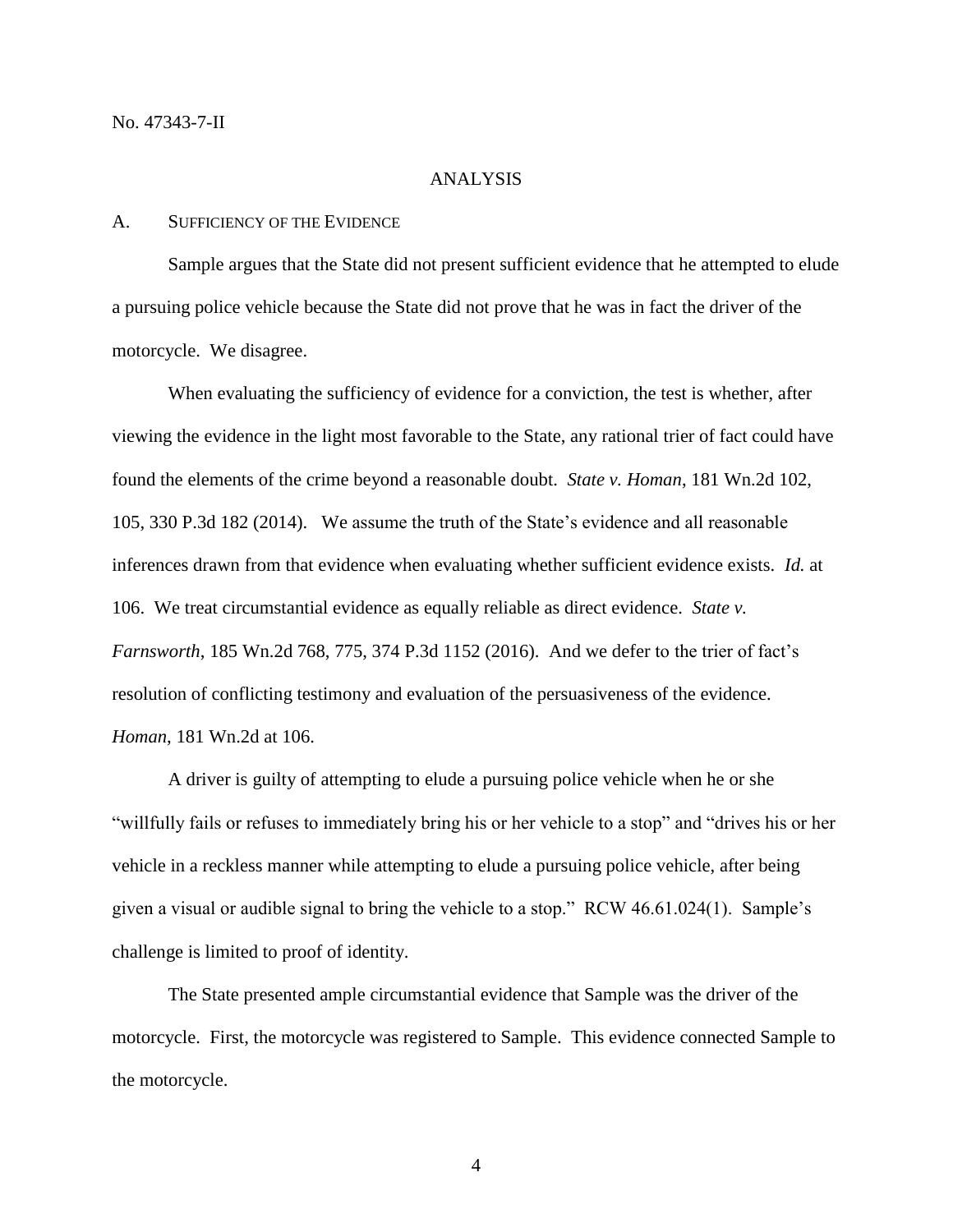No. 47343-7-II

Second, the leather jacket found near the motorcycle looked like the jacket worn by the driver and contained a paper with Sample's name and signature on it. This evidence created an inference that Sample was the person wearing the jacket while driving the motorcycle.

Third, Sample appeared in a pickup truck at the place where the motorcycle had been hidden. This evidence created an inference that Sample was coming back to retrieve his motorcycle and that Sample was the one who hid the motorcycle after the pursuit.

Fourth, when Sample saw the officers at the place where the motorcycle was hidden he fled. This evidence created an inference that Sample was conscious of his guilt. *See State v. McDaniel*, 155 Wn. App. 829, 854, 230 P.3d 245 (2010).

Sample argues that the paper found in the jacket was faded and that the name "Guy Sample" could have been in reference to other family members that share the same name. He also argues that the State did not investigate the other person listed as a registered owner of the motorcycle. Finally, he argues that as a co-owner he would have been interested in retrieving his motorcycle, even if he had not hidden it. These may be reasonable arguments. But we defer to the trier of fact's evaluation of the evidence. *Homan*, 181 Wn.2d at 106.

The State presented sufficient evidence to allow the jury to find that Sample was in fact the driver of the motorcycle. Accordingly, we affirm Sample's attempting to elude a pursuing police vehicle conviction.

### B. OFFENDER SCORE CALCULATION

Sample argues, and the State concedes, that the trial court erred in calculating his offender score because the State did not produce evidence of his prior convictions. We agree.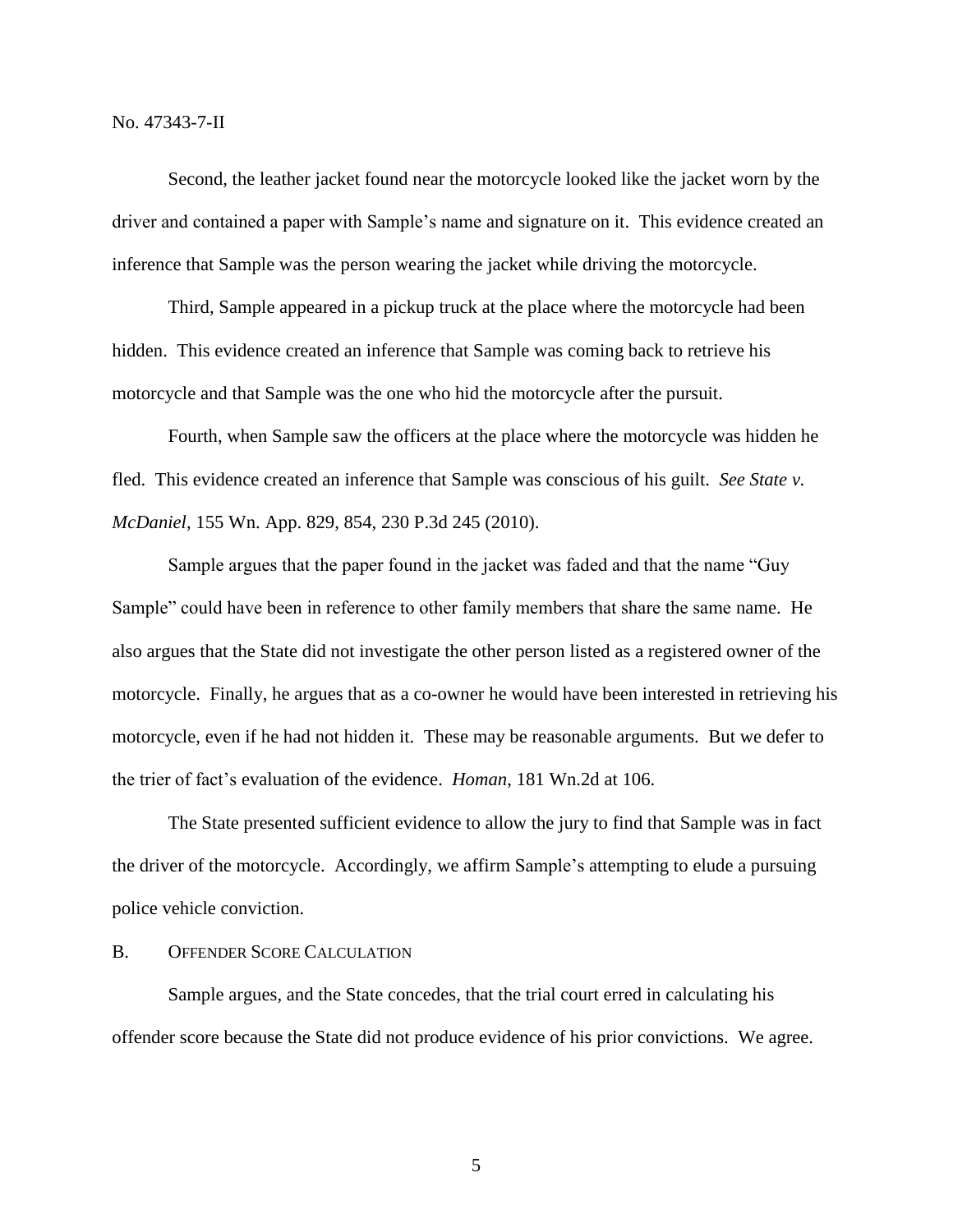No. 47343-7-II

When calculating an offender score, the trial court may not rely on any more information than what is "admitted by the plea agreement, or admitted, acknowledged, or proved in a trial or at the time of sentencing." RCW 9.94A.530(2). If the defendant does not stipulate to a criminal history summary, the State has the burden to prove the existence of prior convictions by a preponderance of the evidence. *State v. Hunley*, 175 Wn.2d 901, 917, 287 P.3d 584 (2012). And the State must prove that out-of-state convictions are comparable to felony offenses under Washington law for those convictions to be included in the offender score. RCW 9.94A.525(3); *State v. Jones*, 183 Wn.2d 327, 345, 352 P.3d 776 (2015).

Sample did not stipulate to his criminal history summary. The State did not present evidence of Sample's prior convictions and it did not show that the prior Oregon convictions were comparable to felony offenses under Washington law. Therefore, the trial court erred by relying on an unacknowledged and unsupported criminal history summary to calculate Sample's offender score. The remedy is to remand for resentencing at which both parties will have the opportunity to present evidence to ensure that Sample's offender score is calculated accurately and based on a complete criminal history. *Hunley*, 175 Wn.2d at 915-16.

## C. SAG CLAIMS

Sample makes two claims in his SAG. First, he asserts that he was deprived of due process because the State's evidence was not checked in to the court clerk 14 days before trial. Second, he asserts that his defense counsel was ineffective for not investigating, not listening to his witnesses including his employer who allegedly signed a statement that Sample was working at the time, and refusing to let him talk to the judge.